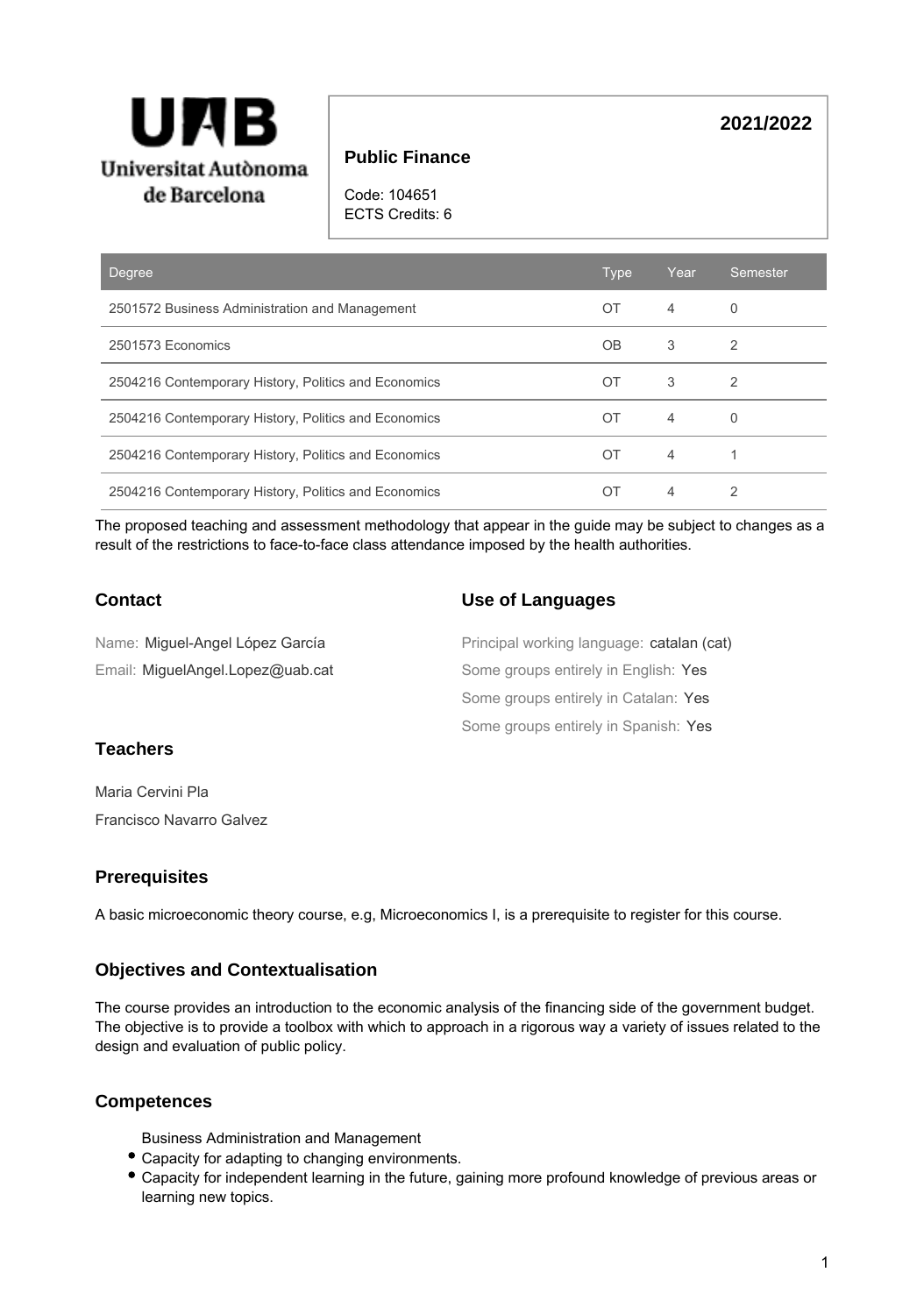- Capacity for oral and written communication in Catalan, Spanish and English, which enables synthesis and oral and written presentation of the work carried out.
- Demonstrate initiative and work individually when the situation requires it.
- Demonstrate knowledge of the structure of institutions and the state, their evolution and the consequences of possible changes, to be able to make a positive contribution to the debate about the role they play in current society.
- Organise the work in terms of good time management, organisation and planning.
- Select and generate the information necessary for each problem, analyse it and take decisions based on that information.
- Work well in a team, being able to argue proposals and validate or reject the arguments of others in a reasoned manner.

### **Economics**

- Capacity for adapting to changing environments.
- Demonstrate initiative and work individually when the situation requires it.
- Demonstrate understanding of the concepts related to welfare economics and the role of the public sector.
- Lead multidisciplinary and multicultural teams, implementing new projects and coordinating, negotiating and managing conflicts.
- Organise the work in terms of good time management, organisation and planning.
- Select and generate the information necessary for each problem, analyse it and take decisions based on that information.
- Understand the motivation for and the sense of public policies.
- Use of the available information technology and adaptation to new technological environments.

Contemporary History, Politics and Economics

- Recognise institutional and regulatory design and the main economic policies implemented in current economies on different scales to manage economic growth and its cyclical oscillations.
- Students must be capable of collecting and interpreting relevant data (usually within their area of study) in order to make statements that reflect social, scientific or ethical relevant issues.
- Students must be capable of communicating information, ideas, problems and solutions to both specialised and non-specialised audiences.
- Students must develop the necessary learning skills to undertake further training with a high degree of autonomy.
- Work cooperatively in multidisciplinary and multicultural teams implementing new projects.

# **Learning Outcomes**

- 1. A capacity of oral and written communication in Catalan, Spanish and English, which allows them to summarise and present the work conducted both orally and in writing.
- 2. Analyse economic facts and decisions about efficiency and equity.
- 3. Analyse public policies.
- 4. Analyse the incidence of taxation.
- 5. Assess the main social expenditure programmes and their effects on economic growth.
- 6. Capacity to adapt to changing environments.
- 7. Capacity to continue future learning independently, acquiring further knowledge and exploring new areas of knowledge.
- 8. Communicating in oral and written form in Catalan, Spanish and English, in order to be able to summarise and present the carried out project in both forms.
- 9. Demonstrate capacity to adapt to changing environments.
- 10. Demonstrate initiative and work independently when required.
- 11. Develop strategies for autonomous learning.
- 12. Examine the influence and the role of Spanish public institutions in the economy.
- 13. Identify the institutions and organisms through which public intervention and regulation of the economy take place.
- 14. Identify the role of the public sector in the Spanish economy.
- 15. Interpret the functions of public funds.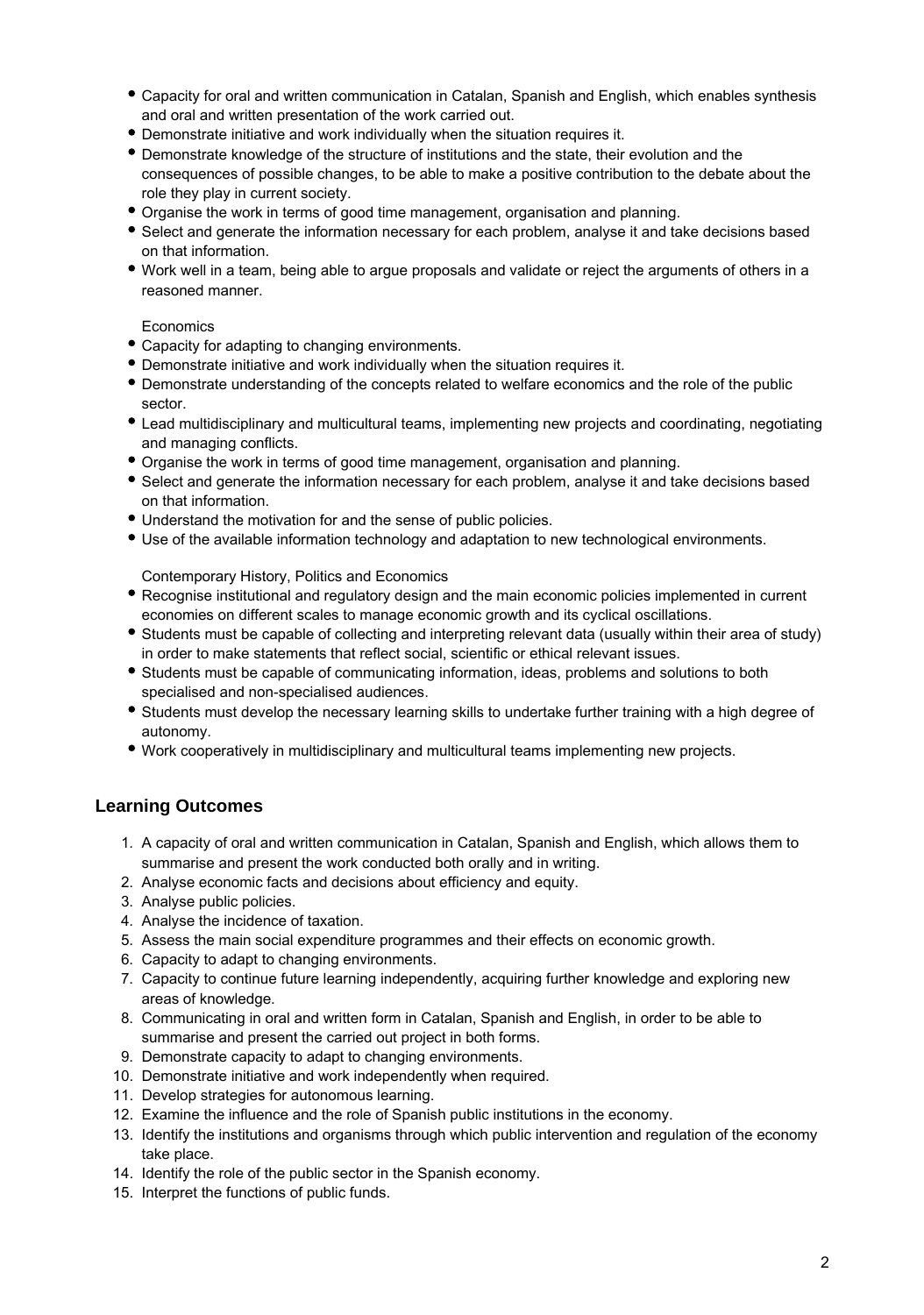- 16. Lead multidisciplinary and multicultural teams, implement new projects, coordinate, negotiate and manage conflicts.
- 17. Make decisions in situations of uncertainty and show an enterprising and innovative spirit.
- 18. Organise work in relation to good time management and planning.
- 19. Organise work, in terms of good time management and organisation and planning.
- 20. Recognise the institutions and organisms through which public intervention and regulation of the economy take place.
- 21. Searching for documentary sources starting from concepts.
- 22. Select and generate the information necessary for each problem, analyse it and take decisions based on that information.
- 23. Select and generate the information needed for each problem, analyse it and make decisions based on this information.
- 24. Students must be capable of assessing the quality of their own work.
- 25. Students must be capable of managing their own time, planning their own study, managing the relationship with their tutor or adviser, as well as setting and meeting deadlines for a work project.
- 26. Use available information technology and be able to adapt to new technological settings.
- 27. Use of the available information technology and adaptation to new technological environments.
- 28. Work as part of a team and be able to argue own proposals and validate or refuse the arguments of others in a reasonable manner.

## **Content**

### 1. INTRODUCTION

The public sector as an economic agent. The nature of the economic effects of public policy: allocation, distribution and stabilization. Positive versus normative analysis. Criteria for evaluating public policy: economic efficiency, equity, paternalism and individual freedom. Trade-offs among objectives.

#### 2. THE PUBLIC SECTOR IN SPAIN

Agents and activities of the public sector. Indices of the dimension of the public sector. The budget of the public sector in Spain: Presupuestos Generales del Estado. Budget concepts and budgetary processes. Indices of budget policy.

### 3. INTRODUCTION TO TAX ANALYSIS

The budget constraint of the public sector. A classification of government sources of revenue. Elements of a tax. Types of taxes. Desirable characteristics of a tax system: economic efficiency, fiscal justice, administrative simplicity, flexibility, accountability. Proportionality, progressivlty and regressivity. Measures of progression.

## 4. TAX INCIDENCE

Tax incidence as the effects of taxes on income distribution. Balanced-budget incidence and differential incidence. Tax incidence in partial equilibrium. Unit taxes and ad-valorem taxes. The role of elasticities. Tax incidence in general equilibrium models. Tax capitalization. Public financing and public debt. Differential incidence of public debt and taxes: the Ricardian equivalence theorem. Public debt, burden on future generations and neutrality.

## 5. TAXATION AND EFFICIENCY

Excess burden of taxes as an efficiency loss. Lump-sum taxes, distortionay taxes and excess burden. Income effects, substitution effects and excess burden. Consumer surplus and producer surplus. Analysis of excess burden with demand and supply curves. The excess burden of differential taxation of inputs.

## 6. OPTIMAL TAXATION

Efficiency, equity and optimal taxation. Optimal commodity taxation. Public pricing as a problem of optimal commodity taxation. Optimal income taxation. Theoptimal mix of commodity and income taxation. Politics and optimal taxation. Administration and compliance costs. Tax design and tax reform.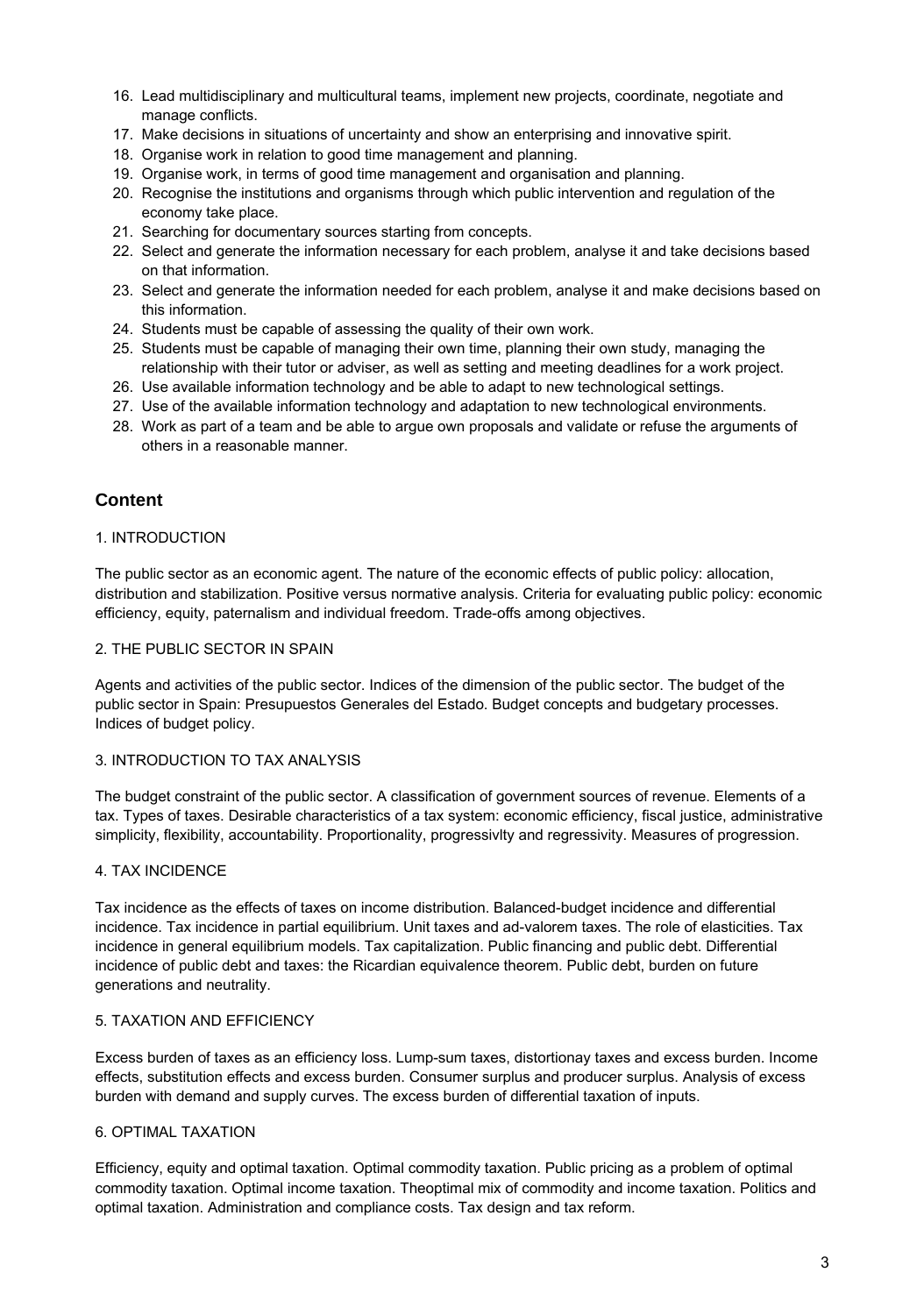### 7. THE PERSONAL INCOME TAX

Definition of income. Conceptual issues. Exclusions, deductions and credits. Taxes and inflation. Progressivity. Taxation and marriage. The Negative Income Tax and other welfare programs. Effects on the supply of labour. Effects on savings. Effects on housing decisions. Effects on risk taking and portfolio composition. Tax evasion and tax avoidance. The personal income tax in Spain.

### 8. THE CORPORATION INCOME TAX

The case for and against taxing corporate income. Structure of the corporation tax. Different views of the incidence and excess burden of the corporation income tax: a tax on corporate capital or a tax on economic profits? Corporate taxes and financial decisions. The reform of the corporate income tax. The corporation income tax in Spain.

### 9. TAXES ON CONSUMPTION

Sales and excise taxes. Monophasic and multiphasic taxes. Excise taxes as an externality-corrective device. General sales taxation. The regressivity of sales taxation. The Value Added Tax. Personal Consumption Taxes. The taxation of consumer expenditure in Spain.

#### 10. TAXES ON WEALTH

The case for and against taxing wealth. A classification of wealth taxes. The property tax. Different views of the incidence of the property tax: a profits tax or an excise tax? Inheritance and gift taxes. The taxation of wealth in Spain.

#### 11. FINANCING SOCIAL SECURITY

The payroll tax for social security. Employer share and employee share. The role of the relationship between taxes paid and benefits received. Incidence in partial equilibrium and in general equlibrium. General funds and value added taxation as sources of revenue. Goals, instruments and institutional design of asocial security system.

#### 12. ENVIRONMENTAL TAXATION

Types of environmental externalities. Considerations on the intergenerational allocation of property rights on natural resources. The management of natural resources. Technological options. Limits to the tax solution.

#### 13. PUBLIC FINANCE IN A FEDERAL SYSTEM

The case for and against a decentralized system of government. Decentralization, efficiency, equity and stabilization. Community formation and the optimal size of jurisdictions. The Tiebout model and "voting with the feet". The financing of decentralized levels of government. Subcentral financing through taxes, transfers and debt. Intergovernmental grants. Fiscal decentralization in Spain.

#### 14. INTERNATIONAL PUBLIC FINANCE

Public financing in an international setting. Tax-induced international economic distortions. Mobility of tax bases and "fiscal externalities". Direct taxes and the principles of source and residence. Indirect taxes and the principles of destination and origin. National taxes and international competitiveness. Tax coordination and tax competition. Direct and indirect tax harmonization in the European Union.

## **Methodology**

Teaching will be offered on campus.

The purpose of the distribution and combination of the formative activities between the headings Autonomous, Directed and Supervised is to optimize the result of each one.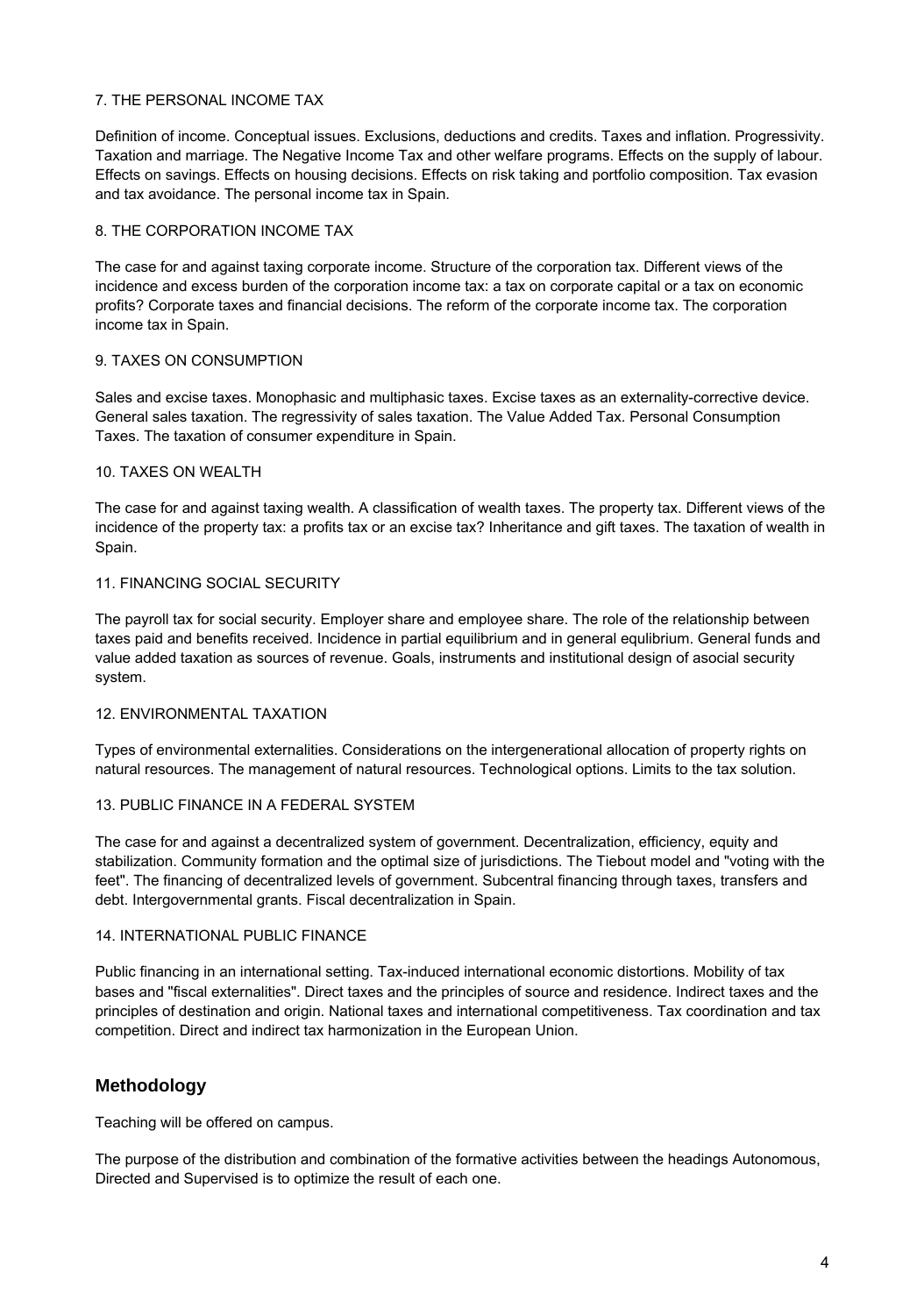The proposed teaching methodology may undergo some modifications according to the restrictions imposed by the health authorities on on-campus courses.

Annotation: Within the schedule set by the centre or degree programme, 15 minutes of one class will be reserved for students to evaluate their lecturers and their courses or modules through questionnaires.

| <b>Title</b>                     | <b>Hours</b>      | <b>ECTS</b> | <b>Learning Outcomes</b>                         |
|----------------------------------|-------------------|-------------|--------------------------------------------------|
| Type: Directed                   |                   |             |                                                  |
| Lectures                         | 32.5              | 1.3         | 2, 13, 15, 16, 19, 26                            |
| Practice sessions                | 17                | 0.68        | 2, 13, 15, 16, 19, 26                            |
| Type: Supervised                 |                   |             |                                                  |
| Tutorials and essays supervision | $12 \overline{ }$ | 0.48        | 2, 4, 5, 3, 6, 7, 10, 12, 13, 15, 16, 19, 28, 26 |
| Type: Autonomous                 |                   |             |                                                  |
| Study and information collection | 88.5              | 3.54        | 2, 6, 13, 15, 19, 28, 26                         |

# **Activities**

# **Assessment**

#### Calendar of evaluation activities

The dates of the evaluation activities (midterm exams, exercises in the classroom, assignments, ...) will be announced well in advance during the semester.

The date of the final exam is scheduled in the assessment calendar of the Faculty.

"The dates of evaluation activities cannot be modified, unless there is an exceptional and duly justified reason why an evaluation activity cannot be carried out. In this case, the degree coordinator will contact both the teaching staff and the affected student, and a new date will be scheduled within the same academic period to make up for the missed evaluation activity." Section 1 of Article 115. Calendar of evaluation activities (Academic Regulations UAB). Students of the Faculty of Economics and Business, who in accordance with the previous paragraph need to change an evaluation activity date must process the request by filling out an Application for exams' reschedule

[https://eformularis.uab.cat/group/deganat\\_feie/application-for-exams-reschedule](https://eformularis.uab.cat/group/deganat_feie/application-for-exams-reschedule)

#### Grade revision process

After all grading activities have ended, students will be informed of the date and way in which the course grades will be published. Students will be also be informed of the procedure, place, date and time of grade revision following University regulations.

#### Retake Process

"To be eligible to participate in the retake process, it is required for students to have been previously been evaluated for at least two thirds of the total evaluation activities of the subject." **Section 3 of Article 112 ter. The recovery (UAB Academic Regulations)**. Additionally, it is required that the student to have achieved an average grade of the subject between 3.5 and 4.9.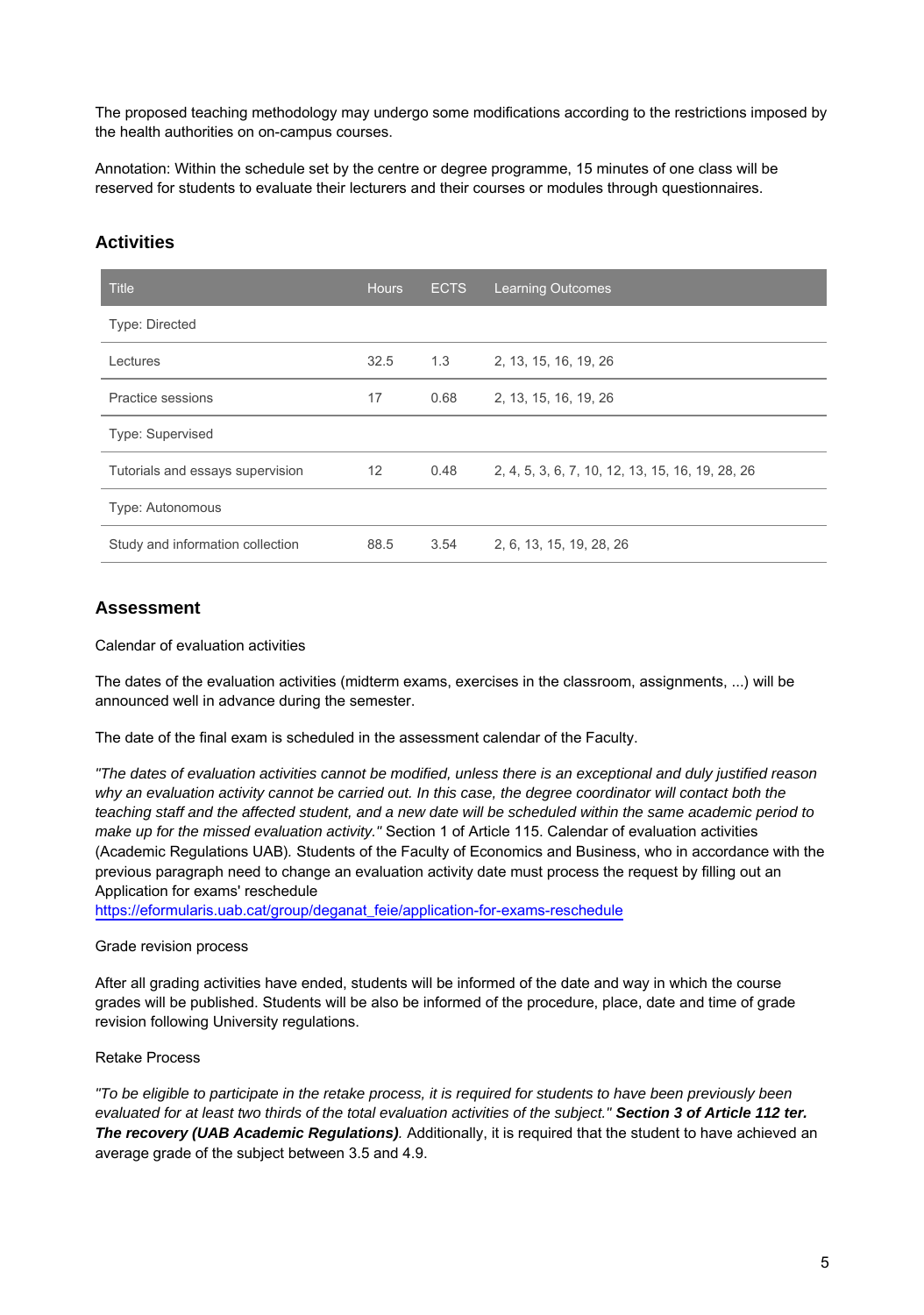The date of the retake exam will be posted in the calendar of evaluation activities of the Faculty. Students who take this exam and pass, will get a grade of 5 for the subject. If the student does not pass the retake, the grade will remain unchanged, and hence, student will fail the course.

### Irregularities in evaluation activities

In spite of other disciplinary measures deemed appropriate, and in accordance with current academic regulations, "in the case that the student makes any irregularity that could lead to a significant variation in the grade of an evaluation activity, it will be graded with a 0, regardless of the disciplinary process that can be instructed. In case of various irregularities occur in the evaluation of the same subject, the final grade of this subject will be 0". Section 10 of Article 116. Results of the evaluation. (UAB Academic Regulations).

### Exam rescheduling request

To request a change in the officially scheduled exam, you must submit the following form along with adequate supporting documentation. Remember that the application is subject to approval by the coordinator. Approval depends on the reason for the application, the submission of supporting documents, and the history of the student with respect to previous rescheduling requests. In case of overdue situations the request for reprogramming of tests must be made within 5 calendar days immediately after the date of the test. The bachelors' degree coordinator will have 48 hours to assess the request and respond.

Exam rescheduling is restricted to a serious medical or psychological condition (surgeries, accidents and other serious situations), legal affairs (with official subpoena or court order), official affairs (examinations to become a civil servant) and the decease of a close family member. In all cases, supporting documents will be attached. In the case of a medical justification, if reporting minor problems that may have different intensities, the certificate should specify that the student is not in a position to take an exam.

The official exam calendar is published before the beginning of the course. Therefore, work-related circumstances and those derived from participation in mobility programs will not be considered a valid reason. Personal reasons (driving tests, travelling and other) are not valid reasons either for an exam to be rescheduled.

You will receive an email notifying you of whether your request has been approved. If approved you should contact your professor for rescheduling the exam.

The proposed evaluation activities may undergo some changes according to the restrictions imposed by the health authorities on on-campus courses.

## **Assessment Activities**

| <b>Title</b>                      | Weighting         |  | Hours ECTS Learning Outcomes                                                                             |
|-----------------------------------|-------------------|--|----------------------------------------------------------------------------------------------------------|
| Written exams and<br>case studies | 40%.40%. 0<br>20% |  | 2, 4, 5, 24, 3, 21, 6, 1, 7, 9, 10, 11, 12, 25, 14, 13, 15, 16, 18,<br>19, 17, 20, 23, 22, 8, 28, 26, 27 |

## **Bibliography**

GRUBER, J. (2016), Public Finance and Public Policy, 5th ed., New York: Worth Publishers.

HINDRIKS, J. and MYLES, G.D. (2013), Intermediate Public Economics, 2nd ed., Cambridge and London: The MIT Press.

ROSEN, H.S. and GAYER, T. (2014), Public Finance, 10th ed., New York: McGraw Hill.